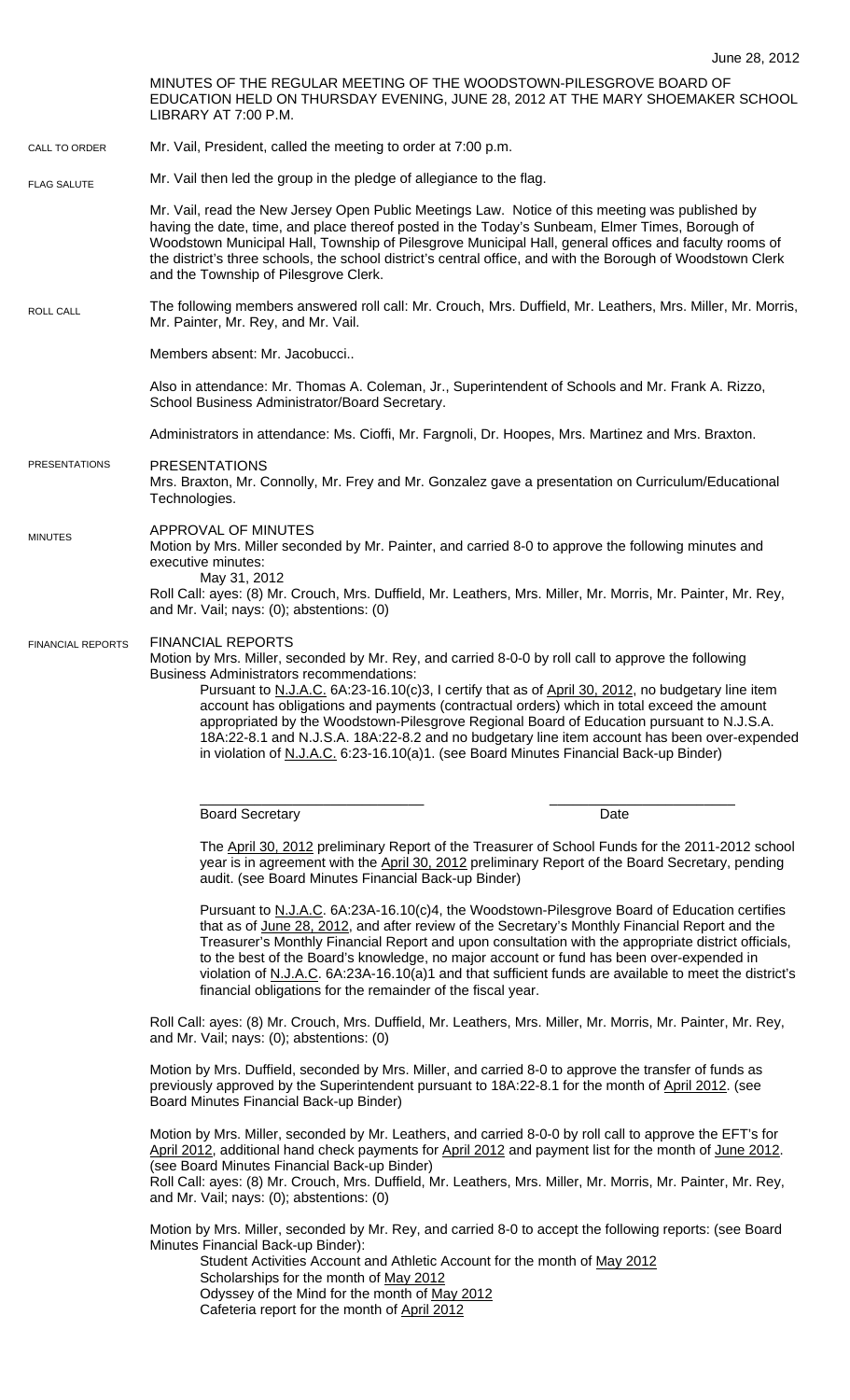|                                                           | Motion by Mrs. Miller, seconded by Mrs. Duffield, and carried 7-0 (voting not applicable to sending district<br>representatives) to accept the Woodstown Community School report for the month of May 2012. (see<br>Board Minutes Financial Back-up Binder)                                                                             |
|-----------------------------------------------------------|-----------------------------------------------------------------------------------------------------------------------------------------------------------------------------------------------------------------------------------------------------------------------------------------------------------------------------------------|
| <b>AUDIENCE</b><br><b>PARTICIPATION</b>                   | <b>AUDIENCE PARTICIPATION</b><br>Mr. Mike Brooks, Upper Pittsgrove resident and the Woodstown-Pilesgrove Ag Advisory Council<br>Chairman, thanked the Board for participating in the Ag tour. He then outlined the ag alumni fund raising<br>and thanked the district for its support.                                                  |
| <b>EDUCATIONAL</b><br><b>PROGRAMS</b><br><b>COMMITTEE</b> | EDUCATIONAL PROGRAMS COMMITTEE<br>The Board reviewed the June 21, 2012 Educational Programs Committee Report submitted by Mrs.<br>Miller. The following recommendations were acted upon:                                                                                                                                                |
|                                                           | Motion by Mrs. Miller, seconded by Mr. Rey, and carried 8-0 to approve the following:<br>Local Professional Development Committee Plan for 2012-2013.                                                                                                                                                                                   |
|                                                           | Establishment of high school "Girls Action Team" for the 2012-2013 school year. Ms. Mealey will<br>serve as the volunteer advisor for this new student club and there will be no cost to the Board of<br>Education.                                                                                                                     |
|                                                           | High school field trips. (see page __)                                                                                                                                                                                                                                                                                                  |
|                                                           | Class of 2013 senior class trip to Orlando, Florida, on April 30 through May 4, 2013.                                                                                                                                                                                                                                                   |
|                                                           | Early start date of August 13, 2012, for football practice rather than August 15, 2012, to allow for<br>fitness and concussion testing requirements.                                                                                                                                                                                    |
|                                                           | Fall 2012 sports schedules for the high school and middle school.                                                                                                                                                                                                                                                                       |
|                                                           | Acceptance of district Harassment, Intimidation and Bullying report dated June 2012, and to<br>provide notification letters as required to the parents/guardians advising that this information has<br>been provided to the Board of Education.                                                                                         |
|                                                           | Memorandum of Understanding between the Woodstown-Pilesgrove Regional School District and<br>Mid-continent Research for Education an Learning (McREL) for data sharing.                                                                                                                                                                 |
|                                                           | Summer 2012 recess athletic practices.                                                                                                                                                                                                                                                                                                  |
|                                                           | Motion by Mrs. Miller, seconded by Mr. Rey, and carried 7-0 (voting not applicable to sending district<br>representatives) to approve the following:<br>Middle school field trips (see page ___)                                                                                                                                        |
| POLICY COMMITTEE                                          | POLICY COMMITTEE - The Board reviewed the June 19, 2012 Policy Committee Report submitted by<br>Mr. Leathers. There were no recommendations.                                                                                                                                                                                            |
| PERSONNEL<br><b>COMMITTEE</b>                             | PERSONNEL COMMITTEE - The Board reviewed the June 21, 2012 Personnel Committee Report<br>submitted by Committee Chairperson, Mr. Rey. The following recommendations were acted upon:                                                                                                                                                    |
|                                                           | Motion by Mr. Rey, seconded by Mrs. Miller, and carried 7-0-1 by roll call to appoint the following high<br>school/district staff members for the 2012-2013 school year:<br>Alison McKenzie as high/middle school Media Specialist effective September 1, 2012 through<br>June 30, 2013, at Master's, Step 1 (\$52,303).                |
|                                                           | Sara Cobb as high school Agriculture Science Teacher effective September 1, 2012 through June<br>30, 2013, at Bachelor's, Step 5 (\$49,562).                                                                                                                                                                                            |
|                                                           | Reappointment of James Hackett as Treasurer of School Moneys effective July 1, 2012 through<br>June 30, 2013, at an annual salary of \$5,000.                                                                                                                                                                                           |
|                                                           | Roll Call: ayes: (7) Mrs. Duffield, Mr. Leathers, Mrs. Miller, Mr. Morris, Mr. Painter, Mr. Rey, and Mr. Vail;<br>nays: (0); abstentions: (1) Mr. Crouch abstained on the reappointment of James Hackett only.                                                                                                                          |
|                                                           | Motion by Mr. Rey, seconded by Mrs. Duffield, and carried 8-0-0 by roll call to approve the following:<br>Acceptance of resignation of Nathan Frey, Instructional Facilitator for Math/Science/Technology,<br>effective 60 days from the date of notice, or upon the appointment of a suitable replacement. (see<br>$page$ <sub>)</sub> |
|                                                           | Acceptance of resignation of Nesandra Oswald as part-time Library Aide, effective 30 days from<br>the date of notice, and addition to the district substitute list as a substitute teacher for the 2012-<br>2013 school year. (see page __)                                                                                             |
|                                                           | Acceptance of resignation of Mitchell Dorrell as part-time Student Support Personnel, effective<br>immediately, and approve his appointment as substitute student support personnel at the rate of<br>\$8.25 per hour. (see page $\qquad$ )                                                                                             |
|                                                           | Retirement of Marilyn Sharp, Paraprofessional, effective October 1, 2012, with congratulations<br>and regrets. (see page ___)                                                                                                                                                                                                           |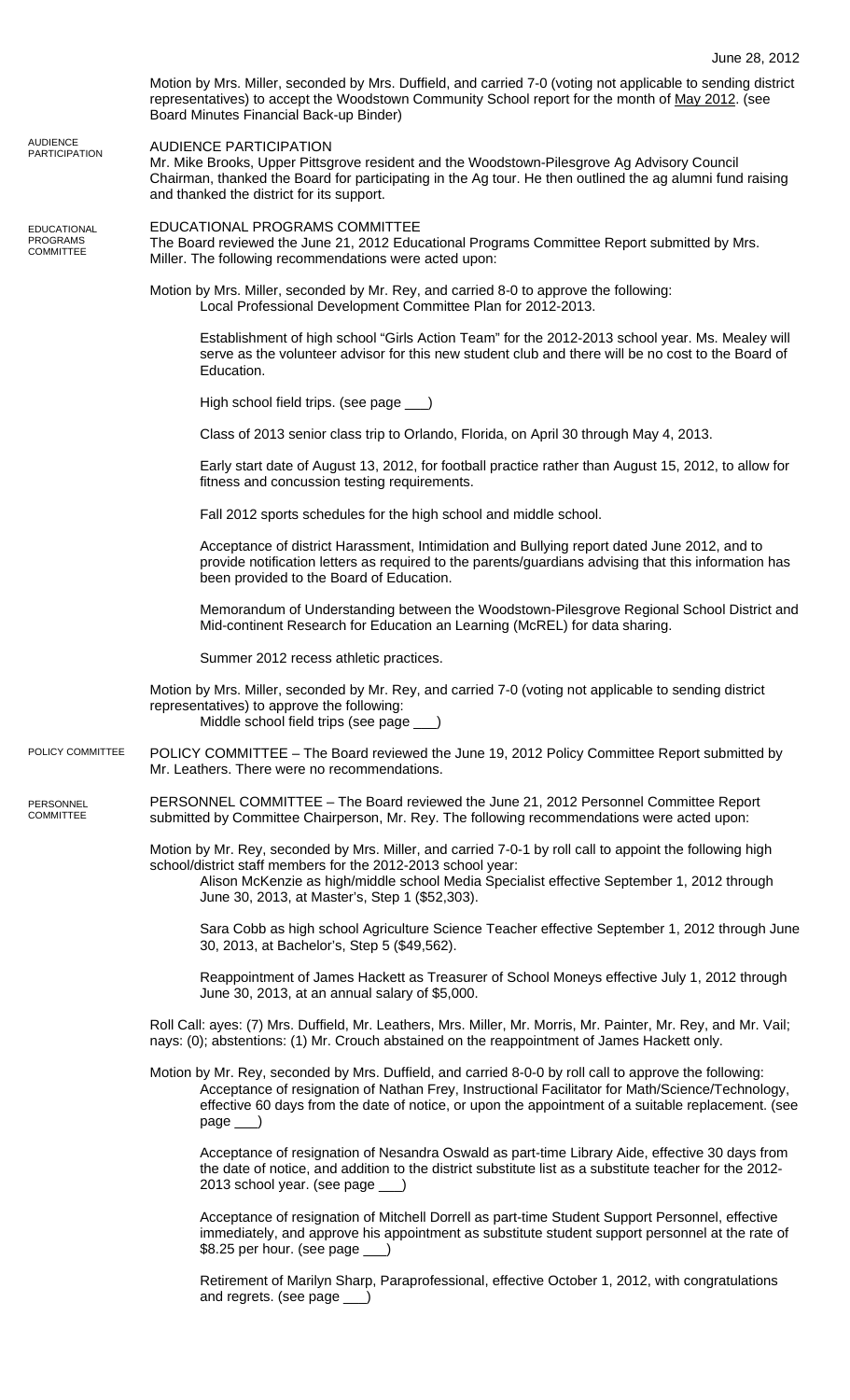Appointment of high school Academic Team Leaders for the 2012-2013 school year as follows: English – Paul Kranz Math – Sondra Hiles Science – Jennifer Sorbello Foreign Language – Jeri Gorman History – Peter Mazzagatti Applied Technology – Cheryl Levitsky

Appointment of high school Technology Mentors for the 2012-2013 school year as follows: Dough Hathaway

 Cheryl Levitsky Pete Mazzagatti

Appointment of Amanda Abernethy and Jane Harvey as Project Graduation Co-Coordinators for the 2012-2013 school year, with the stipend to be divided equally in accordance with the negotiated agreement. (Note: Ms. Abernethy was originally approved on April 26, 2012 as the sole coordinator).

Appointment of high school advisors to extra-duty positions for which there are no stipends for the 2012-2013 school year. (see page

Resignation of Lauren Morgan as Assistant Girls Soccer Coach for the 2012-2013 school year.

High School volunteers for the 2012-2013 school year. (see page \_\_\_)

Appointment of Data Manager and Data Manager Substitute for the 2012-2013 school year. (see page

Appointments of Dan Keller as Educational Technology Advisor/Coach and Martin Schmidt and Brandon Williams as Student Lan Crew effective July 1, 2012, for the 2012-2013 school year. (see page \_\_\_)

Reappointment of district certificated staff members as homebound instruction providers for the 2012-2013 school year at the negotiated rate of pay.

Reappointment of district certificated staff members as dance chaperones for the 2012-2013 school year at the negotiated rate of pay.

Addition of the following retirees to the district substitute list effective immediately upon their retirements in order to prevent a break in employment service:

 Pamela Sheridan – substitute teacher Elizabeth Takacs – substitute teacher Linda Cullen – clerical substitute Marilyn Sharp – substitute teacher

- Additions to the 2011-2012 district substitute list effective June 29, 2012, as follows: Barbara Dolbow - substitute teacher (Ms. Dolbow is already on the approved list as a clerical substitute and substitute instructional assistant.)
	- Bethann Forti substitute teacher and substitute instructional assistant. (Ms. Forti is already on the approved list as a clerical substitute.)
	- Chiara Hurff substitute teacher

Matthew Kienzle – substitute instructional assistant

Ingrid Wolfe – substitute teacher and substitute instructional assistant, pending receipt of substitute teaching certificate.

Compensation to the Child Study Team members to conduct student file maintenance and evaluations during July and August 2012. (see page \_\_\_)

Appointment of Skylar Dorrell as part-time Student Support Personnel, effective July 2, 2012, through June 30, 2013, at the rate of \$8.25 per hour.

Roll Call: ayes: (8) Mr. Crouch, Mrs. Duffield, Mr. Leathers, Mrs. Miller, Mr. Morris, Mr. Painter, Mr. Rey, and Mr. Vail; nays: (0); abstentions: (0)

Motion by Mr. Rey, seconded by Mrs. Miller, and carried 7-0-0 by roll call (voting not applicable to sending district representatives) to approve the following:

Appointment of staff members to conduct the 2012 Extended Year Summer Learning Camp program at the Mary S. Shoemaker School. (see page \_

Appointment of the following staff members to process science kit refurbishments for the 2012- 2013 school year at a stipend of \$550.00 each:

 Middle School: Jennifer Battaglia Shoemaker School: Kindergarten – Cynthia Lenahan Grade 1 – Lisa O'Brien Grade 2 – Kate Danner Grade 3 – Joan Hackl

Grade 4 – Danielle Dickson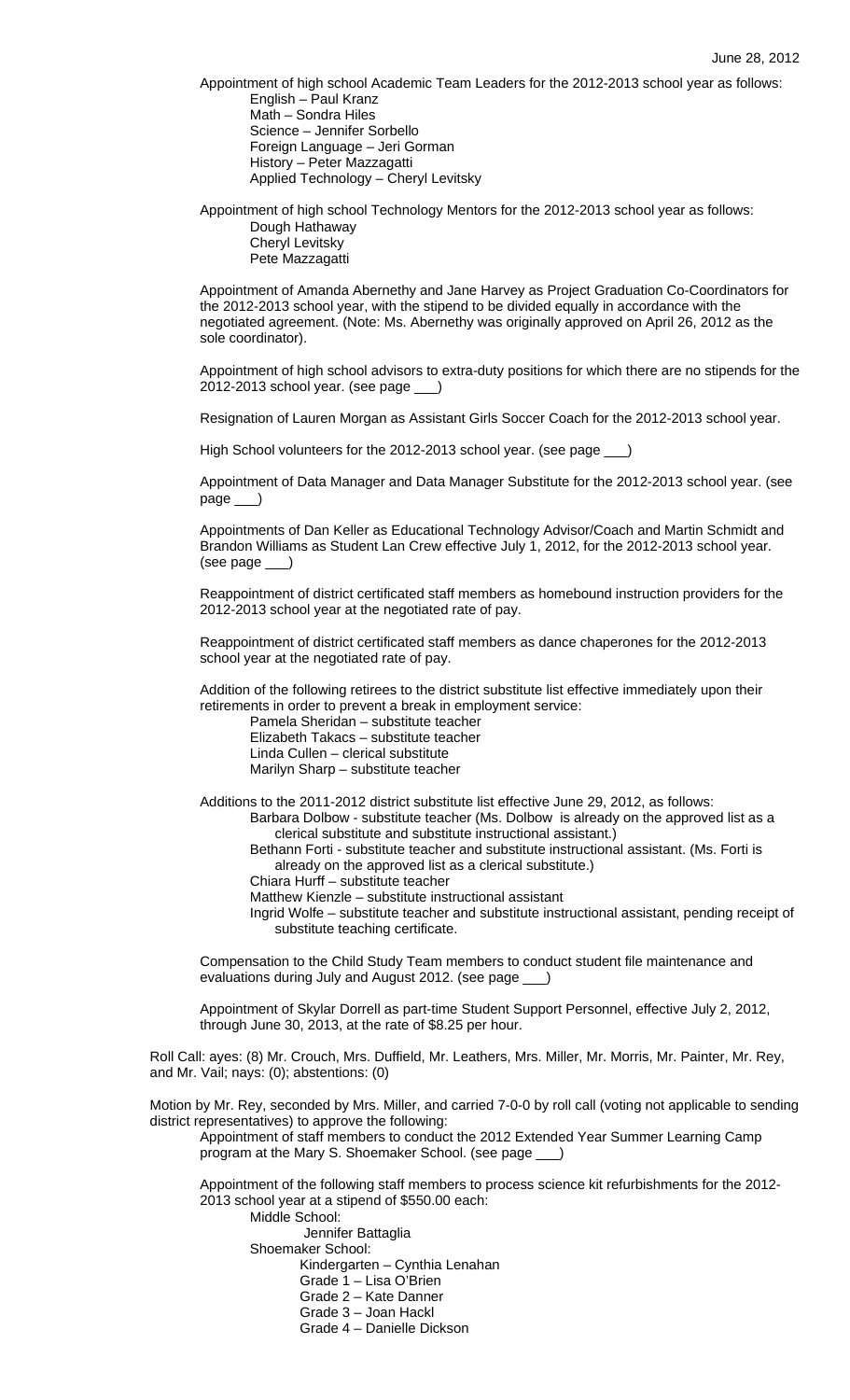Appointment of Susan Lawrence as a bus aide and Carol Bowling as a substitute bus aide for a Shoemaker School bus run for the 2012-2013 school year.

Middle School and Shoemaker School guidance department summer 2012 hours. (see page \_\_\_)

Change in pay classification for Jennifer Hildebrand, Shoemaker School teacher, from BA+30 to MA, effective September 1, 2012, as in accordance with the negotiated agreement.

Roll Call: ayes: (7) Mr. Crouch, Mrs. Duffield, Mr. Leathers, Mrs. Miller, Mr. Painter, Mr. Rey, and Mr. Vail; nays: (0); abstentions: (0)

FINANCE/FACILITIES / TRANSPORTATION **COMMITTEE** 

FINANCE/FACILITIES TRANSPORTATION COMMITTEE The Board reviewed the June 19, 2012 Finance /Facilities/ Transportation Committee Report submitted by Committee Chairperson, Mrs. Duffield. The following recommendations were acted upon:

Motion by Mrs. Duffield, seconded by Mr. Leathers, and carried 7-0-1 by roll call to approve the following: Approval to submit application to the NJ Department of Education for Dual Use of Education Space for the 2012-2013 school year for high school room 215.

Acceptance of high school tuition student from Quinton Township School to be placed in our MD program at a cost to Quinton in the amount of \$15,071.00 for the 2012-2013 school year.

Approval to extend the contract with Therapy Services of Delaware to include summer of 2012 Extended School Year.

Approval to set the 2012 Extended School Year summer program tuition rate at \$2,500.00.

Reaffirm Herff Jones Photo, Inc., as High/Middle School yearbook photographer for the Class of 2013.

Acceptance of proposal from PARS Environmental Inc., for the 2011 New Jersey Right-To-Know and Hazardous Communication Program Surveys in the amount of \$2,500.00.

Acceptance of low quotes for cafeteria supplies from SJ Paper and Penn Jersey Paper for the 2012-2013 school year.

Acceptance of Alloway Township Board of Education bid results for Baked Goods, Ice Cream, Milk, Juice, and Dairy for the 2012-2013 school year.

Fire/Security Drills performed at the high/middle school for the month of May 2012.

Acceptance of Oldmans Township School District bid results for custodial supplies for the 2012- 2013 school year.

Approval of the Salem County Health Department Memorandum of Agreement to name the Woodstown-Pilesgrove Regional School District as a POD (Point of Distribution) emergency facility.

Approval of the Salem County Homeless Student Agreement for the 2012-2013 school year.

Approve contracting with the Commission for the Blind and Visually Impaired to provide service to high school student NJSMART#6796610656 for the 2012-2013 school year.

Participate in the jointure with the Salem County Purchasing Department for janitorial supplies and coarse paper products for the 2012-2013 school year.

Renewal of the following transportation contracts with Gloucester County Special Services for the 2012-2013 school year for special education out-of-district routes at a CPI of 1.89%:

Route # Y521 to Mannington Regional Day at a per diem of \$243.32 including a 7% administrative fee.

Route #Y655 to Pineland Learning Center at a per diem of \$293.07 including a 7% administrative fee.

Route #Y774 to Bankbridge Regional at a per diem of \$248.10 including a 7% administrative fee.

Renewal of the following contracts with Gloucester County Special Services for the 2012-2013 School year for special education in-district routes at CPI of 1.89%:

Route #Y916 to job sampling locations in the Woodstown-Pilesgrove area at a per diem of \$59.97 including a 7% administrative fee.

Route #Y794 to Mary S. Shoemaker School at a per diem of \$158.61 including a 7% administrative fee.

Renewal of the following contracts with Gloucester County Special Services for the 2012-2013 School year for Salem County Vo-Technical School routes to and from Woodstown High School at a CPI of 1.89%:

Route #Y915A at a per diem of \$83.96 including a 7% administrative fee.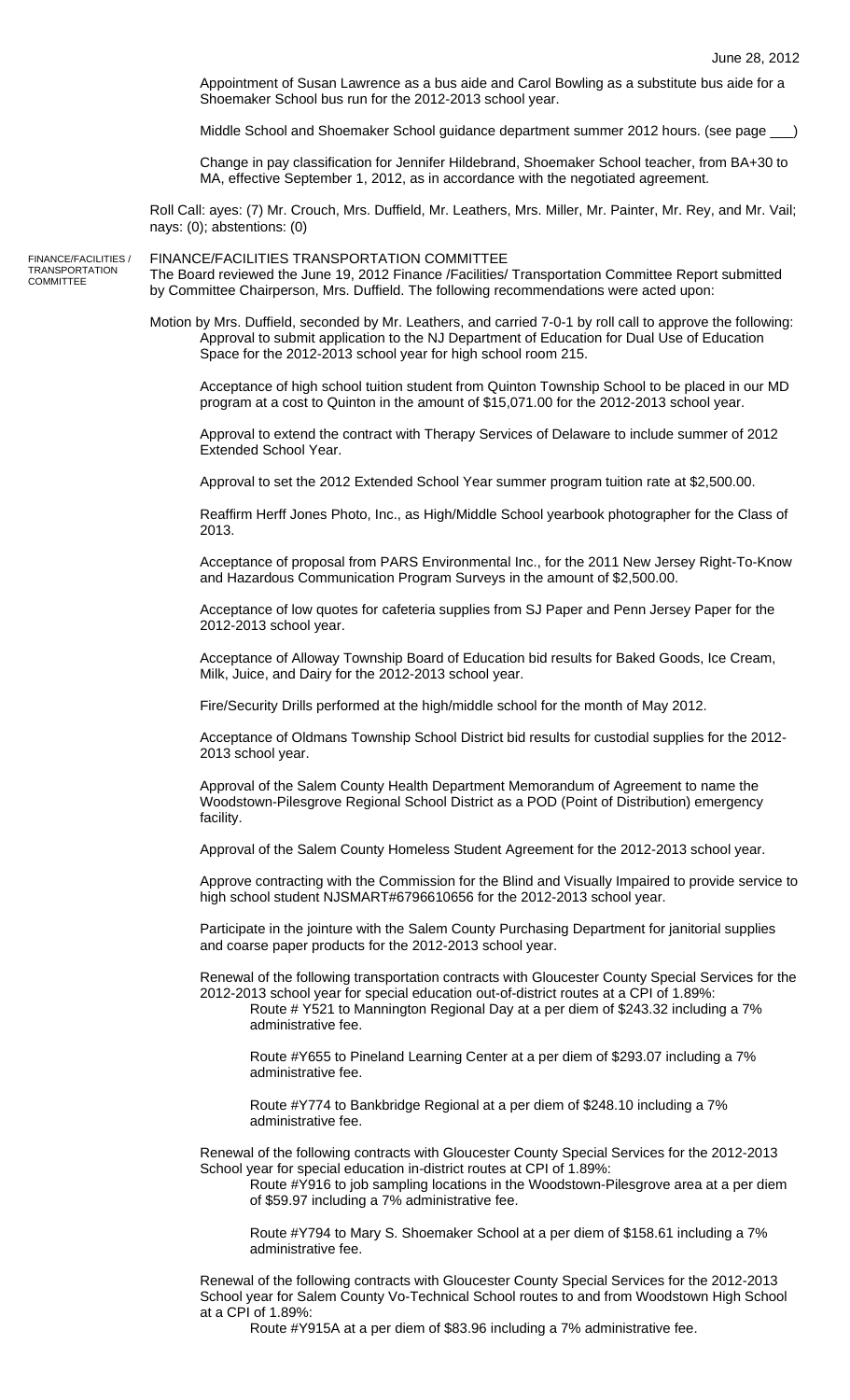Route #Y915B at a per diem of \$83.96 including a 7% administrative fee.

Renewal of transportation contracts with B. R. Williams, Inc. for the 2012-2013 school year at the CPI of 1.89% for the high/middle. (see page \_\_\_)

Roll Call: ayes: (7) Mr. Crouch, Mrs. Duffield, Mr. Leathers, Mrs. Miller, Mr. Painter, Mr. Rey, and Mr. Vail; nays: (0); abstentions: (1) Mr. Morris abstained to the Alloway bid results only.

Motion by Mrs. Duffield, seconded by Mr. Painter, and carried 8-0-0 by roll call to approve the following: Transfer in the amount of \$50,000 to the Maintenance Reserve account from the 2011-2012 budget.

Transfer in the amount of \$200,000 to the Tuition Reserve account from the 2011-2012 budget.

Amendment to No Child Left Behind (NCLB) 2011-2012 grant. (see page \_\_\_)

Roll Call: ayes: (8) Mr. Crouch, Mrs. Duffield, Mr. Leathers, Mrs. Miller, Mr. Morris, Mr. Painter, Mr. Rey, and Mr. Vail; nays: (0); abstentions: (0)

Motion by Mrs. Duffield, seconded by Mrs. Miller, and carried 7-0-0 by roll call (voting not applicable to sending district representatives) to approve the following:

Approval to submit application to the NJ Department of Education for Dual Use of Education Space for the 2012-2013 school year for the Mary S. Shoemaker School room 111 and 107.

Acceptance of a donation from the Womans Club of Woodstown in the amount of \$200.00 to the Woodstown Middle School Choir program.

Fire/Security Drills performed at the Mary S. Shoemaker School for the month of May 2012.

Renewal of transportation contracts with B. R. Williams, Inc. for the 2012-2013 school year at the CPI of 1.89% for Mary S. Shoemaker School as per attachment. (see page \_

Roll Call: ayes: (7) Mr. Crouch, Mrs. Duffield, Mr. Leathers, Mrs. Miller, Mr. Painter, Mr. Rey, and Mr. Vail; nays: (0); abstentions: (0)

- OLD BUSINESS None OLD BUSINESS
- NEW BUSINESS None NEW BUSINESS

OTHER REPORTS OTHER REPORTS

The following verbal reports were given:

Mr. Vail, President reported on the following:

- The graduation program was a success.
- Committees were reminded to establish goals for the 2012-2013 school year.

Mr. Coleman gave an overview on the day's events of the Wolverine Golf Tournament.

- Mr. Rizzo informed the Board of the following:
- The district has purchased a used 2004 GMC state body truck.
- Installation date for the irrigation system was changed to the week of July  $9<sup>th</sup>$ .

| <b>ADMINISTRATIVE</b><br><b>REPORTS</b>   | ADMINISTRATIVE REPORTS<br>The Administrative Reports were attached to Superintendent's Monthly Report and delivered under<br>separate cover.                                                                                                                                                                                                                                |
|-------------------------------------------|-----------------------------------------------------------------------------------------------------------------------------------------------------------------------------------------------------------------------------------------------------------------------------------------------------------------------------------------------------------------------------|
| <b>SENDING DISTRICT</b><br><b>REPORTS</b> | SENDING DISTRICT REPORTS<br>Mr. Morris – Alloway Rep., reported that they had a successful graduation.                                                                                                                                                                                                                                                                      |
|                                           | Upper Pittsgrove Rep., A replacement for Mr. Belisario has not been sworn in.                                                                                                                                                                                                                                                                                               |
| <b>SACC REPORT</b>                        | SCHOOL AGE CHILD CARE (SACC) REPORT - Mrs. Miller had nothing to report.                                                                                                                                                                                                                                                                                                    |
| <b>DELEGATE REPORT</b>                    | <b>DELEGATE REPORT</b><br>Mrs. Miller advised the Board as to the date of the July meeting and topics to be discussed. She also<br>provided information on the tenure reform bill and virtual school bill.                                                                                                                                                                  |
| <b>FUTURE MEETINGS</b>                    | <b>FUTURE MEETINGS</b><br>July 10, 2012 - Policy Committee, 5:30 p.m., district office<br>July 10, 2012 – Finance/Facilities Committee, 6:30 p.m., district office<br>July 12, 2012 – Personnel Committee, 5:30 p.m., district office<br>July 12, 2012 – Ed Programs Committee, 6:30 p.m., district office<br>July 26, 2012 – Regular Board Meeting, 7:00 p.m., MSS Library |
| <b>FOR YOUR</b><br><b>INFORMATION</b>     | FOR YOUR INFORMATION<br><b>Enrollment Reports</b><br><b>Suspension Reports</b>                                                                                                                                                                                                                                                                                              |